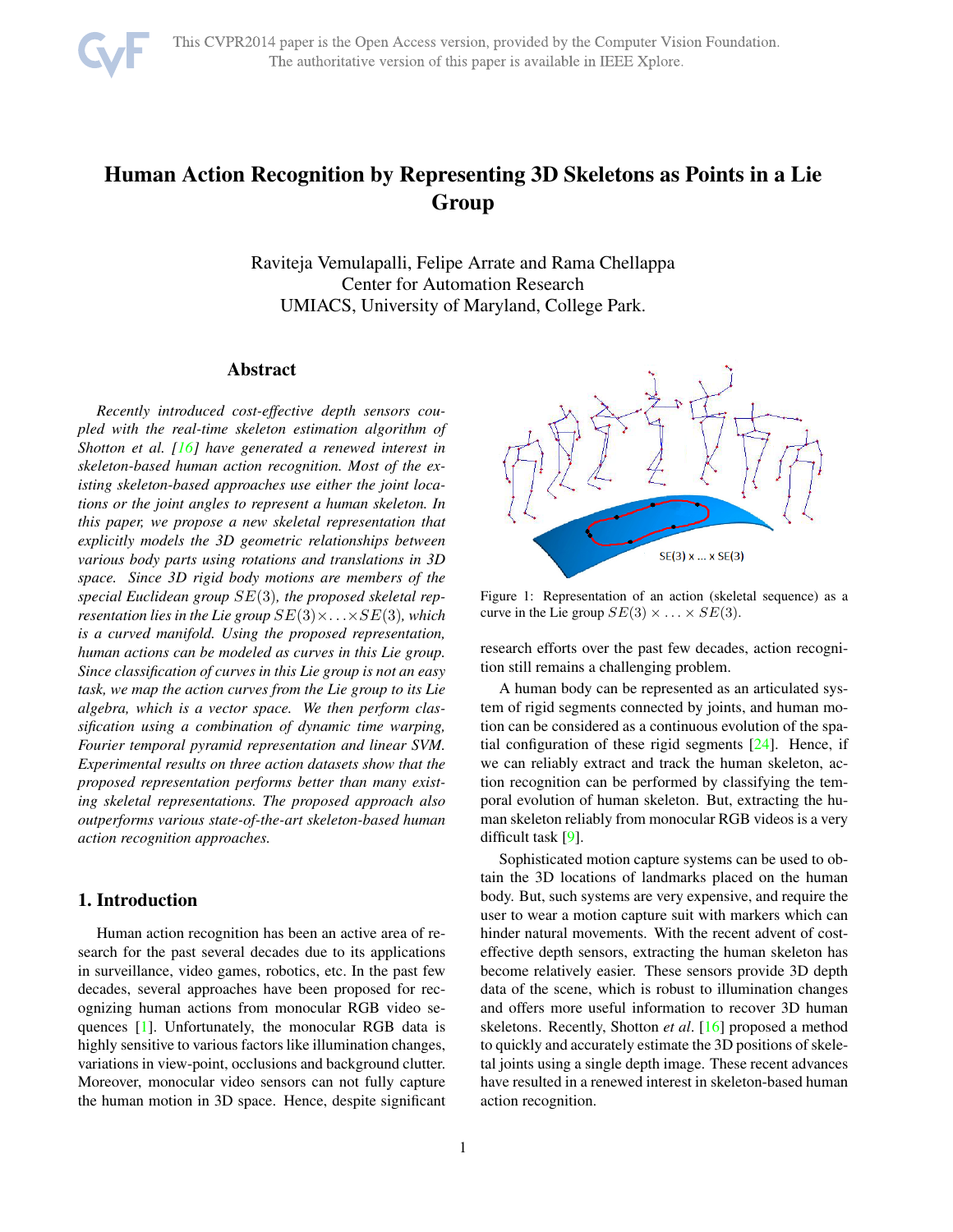<span id="page-1-1"></span>Existing skeleton-based action recognition approaches can be broadly grouped into two main categories: jointbased approaches and body part-based approaches. Inspired by the classical moving lights display experiment by Jo-hansson [\[6\]](#page-7-4), joint-based approaches consider the human skeleton simply as a set of points. These approaches try to model the motion of either individual joints or combinations of joints using various features like joint positions [\[5,](#page-7-5) [8\]](#page-7-6), joint orientations with respect to a fixed coordinate axis [\[20\]](#page-7-7), pairwise relative joint positions [\[19,](#page-7-8) [22\]](#page-7-9), etc. On the other hand, body part-based approaches consider the human skeleton as a connected set of rigid segments (body parts). These approaches either model the temporal evolution of individual body parts [\[21\]](#page-7-10) or focus on (directly) connected pairs of body parts and model the temporal evolution of joint angles [\[12,](#page-7-11) [13\]](#page-7-12).

In this paper, we propose a new body part-based skeletal representation for action recognition. Inspired by the observation that for human actions, the relative geometry between various body parts (though not directly connected by a joint) provides a more meaningful description than their absolute locations (clapping is more intuitively described using the relative geometry between the two hands), we explicitly model the relative 3D geometry between different body parts in our skeletal representation. Given two rigid body parts, their relative geometry can be described using the rotation and translation required to take one body part to the position and orientation of the other (figure [3\)](#page-3-0). Mathematically, rigid body rotations and translations in 3D space are members of the special Euclidean group  $SE(3)$  [\[11\]](#page-7-13), which is a matrix Lie group. Hence, we represent the relative geometry between a pair of body parts as a point in  $SE(3)$ , and the entire human skeleton as a point in the Lie group  $SE(3) \times \ldots \times SE(3)$ , where  $\times$  denotes the direct product between Lie groups.

With the proposed skeletal representation, human actions can be modeled as curves (figure [1\)](#page-0-0) in the Lie group  $SE(3) \times \ldots \times SE(3)$ , and action recognition can be performed by classifying these curves. Note that the Lie group  $SE(3) \times \ldots \times SE(3)$  is a curved manifold and classification of curves in this space is not a trivial task. Moreover, standard classification approaches like SVM and temporal modeling approaches like Fourier analysis are not directly applicable to this curved space. To overcome these difficulties, we map the action curves from  $SE(3) \times ... \times SE(3)$ to its Lie algebra  $\mathfrak{se}(3) \times \ldots \times \mathfrak{se}(3)$ , which is the tangent space at the identity element of the group.

Irrespective of the skeletal representation being used, classification of temporal sequences into different action categories is a difficult problem due to issues like rate variations, temporal misalignment, noise, etc. To handle rate variations, for each action category, we compute a nominal curve using dynamic time warping (DTW) [\[10\]](#page-7-14), and warp all the curves to this nominal curve. To handle the temporal misalignment and noise issues, we represent the warped curves using the Fourier temporal pyramid (FTP) representation proposed in [\[19\]](#page-7-8). Final classification is performed using FTP and a linear SVM classifier. Figure [4](#page-5-0) presents an overview of the proposed approach.

Contributions: 1) We represent human skeletons as points in the Lie group  $SE(3) \times \ldots \times SE(3)$ . The proposed representation explicitly models the 3D geometric relationships between various body parts using rotations and translations. 2) Since  $SE(3) \times \ldots \times SE(3)$  is a curved manifold, we map all the action curves from the Lie group to its Lie algebra, and perform temporal modeling and classification in the Lie algebra. 3) We experimentally show that the proposed representation performs better than many existing skeletal representations by evaluating it on three different datasets: MSR-Action3D [\[7\]](#page-7-15), UTKinect-Action dataset [\[20\]](#page-7-7) and Florence3D-Action dataset [\[14\]](#page-7-16). We also show that the proposed approach outperforms various state-of-the-art skeleton-based human action recognition approaches.

**Organization:** We provide a brief review of the existing literature in section [2](#page-1-0) and discuss the special Euclidean group  $SE(3)$  in section [3.](#page-2-0) Section [4](#page-3-1) presents the proposed skeletal representation and section [5](#page-4-0) describes the temporal modeling and classification approach. We present our experimental results in section [6](#page-4-1) and conclude the paper in section [7.](#page-6-0)

## <span id="page-1-0"></span>2. Relevant Work

In this section, we briefly review various skeleton-based human action recognition approaches. We refer the readers to [\[1\]](#page-7-1) for a recent review of RGB video-based approaches and [\[23\]](#page-7-17) for a recent review of depth map-based approaches.

Existing skeleton-based human action recognition approaches can be broadly grouped into two main categories: joint-based approaches and body part-based approaches. Joint-based approaches consider human skeleton as a set of points, whereas body part-based approaches consider human skeleton as a connected set of rigid segments. Approaches that use joint angles can be classified as part-based approaches since joint angles measure the geometry between (directly) connected pairs of body parts.

Joint-based approaches: Human skeletons were represented in [\[5\]](#page-7-5) using the 3D joint locations, and the joint trajectories were modeled using a temporal hierarchy of covariance descriptors. A similar representation was used with Hidden Markov models (HMMs) in [\[8\]](#page-7-6). A set of 13 joint trajectories in a 4-D XYZT space was used in [\[15\]](#page-7-18) to represent a human action, and their affine projections were compared using a subspace angles-based view-invariant similarity measure. In [\[19\]](#page-7-8), a human skeleton was represented using pairwise relative positions of the joints, and the temporal evolutions of this representation were modeled using a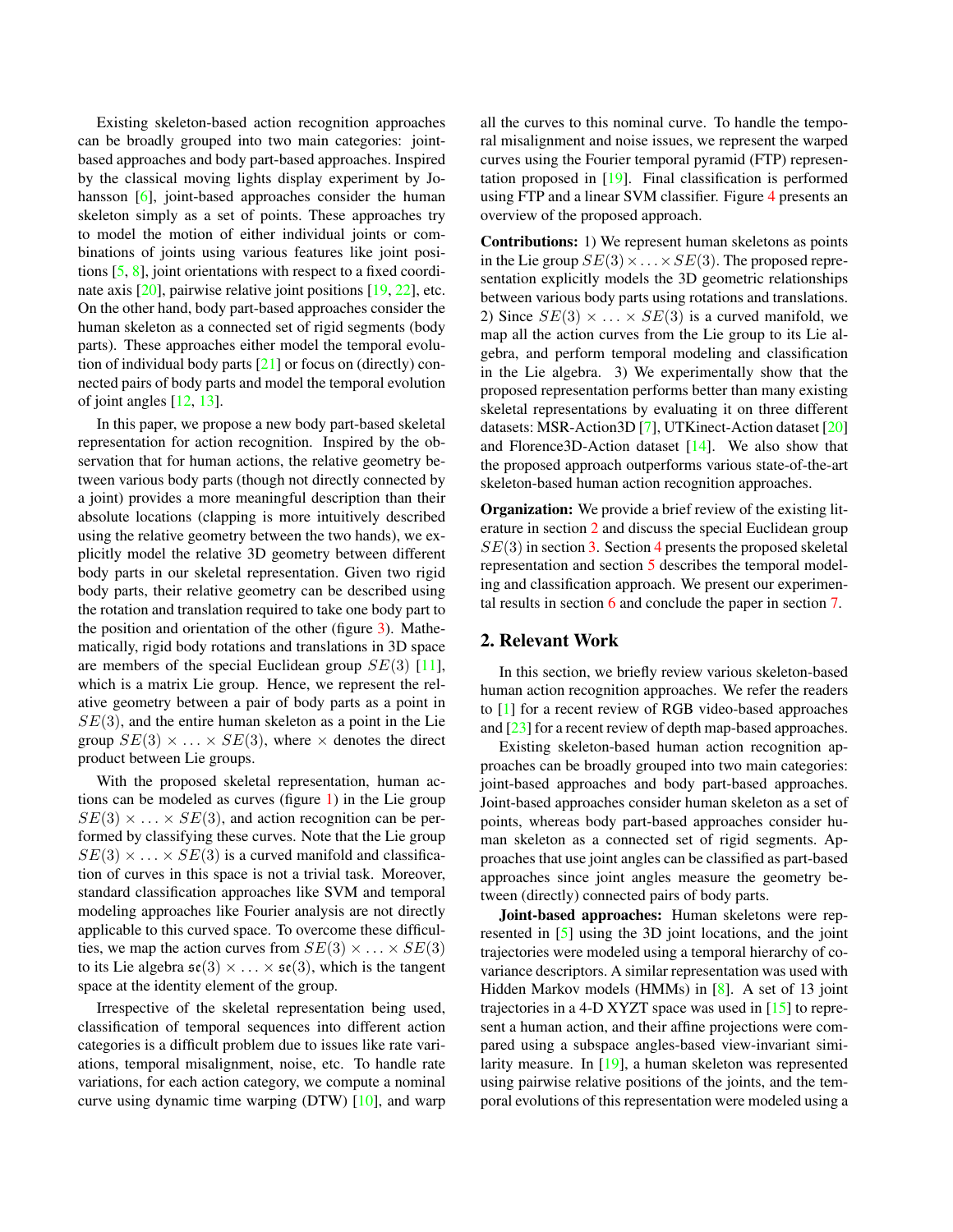<span id="page-2-1"></span>hierarchy of Fourier coefficients. Furthermore, an action letbased approach was used, in which discriminative joint combinations were selected using a multiple kernel learning approach. In [\[22\]](#page-7-9), a human skeleton was represented using relative joint positions, temporal displacement of joints and offset of the joints with respect to the initial frame. Action classification was performed using the Naive-Bayes nearest neighbor rule in a lower dimensional space constructed using principal component analysis (PCA). A similar skeletal representation was used with random forests in [\[27\]](#page-7-19). A view invariant representation of human skeleton was obtained in [\[20\]](#page-7-7) by quantizing the 3D joint locations into histograms based on their orientations with respect to a coordinate system fixed at the hip center. The temporal evolutions of this view-invariant representation were modeled using HMMs.

Part-based approaches: Human body was divided into five different parts in  $[21]$ , and human actions were represented using the motion parameters of individual body parts like horizontal and vertical translations, in-plane rotations, etc. Principal component analysis was used to represent an action as a linear combination of a set of action basis, and classification was performed by comparing the PCA coefficients. In [\[2\]](#page-7-20), a human skeleton was hierarchically divided into smaller parts and each part was represented using certain bio-inspired shape features. The temporal evolutions of these bio-inspired features were modeled using linear dynamical systems. Human skeleton was represented using 3D joint angles in [\[3\]](#page-7-21), and the temporal evolutions of these angles were compared using DTW. In [\[12\]](#page-7-11), few informative skeletal joints were automatically selected at each time instance based on highly interpretable measures such as mean or variance of the joint angles, maximum angular velocity of the joints, etc. Human actions were then represented as sequences of these informative joints, which were compared using the Levenshtein distance. Skeletal sequences were represented in [\[13\]](#page-7-12) using pairwise affinities between joint angle trajectories, and then classified using linear SVM.

## <span id="page-2-0"></span>3. Special Euclidean Group  $SE(3)$

In this section, we briefly discuss the special Euclidean group  $SE(3)$ . We refer the readers to [\[4\]](#page-7-22) for a general introduction to Lie groups and  $[11]$  for further details on  $SE(3)$ and rigid body kinematics.

The special Euclidean group, denoted by  $SE(3)$ , is the set of all 4 by 4 matrices of the form

$$
P(R, \vec{d}) = \begin{bmatrix} R & \vec{d} \\ 0 & 1 \end{bmatrix},
$$
 (1)

where  $\vec{d} \in \mathcal{R}^3$ , and  $R \in \mathcal{R}^{3 \times 3}$  is a rotation matrix. Members of  $SE(3)$  act on points  $z \in \mathbb{R}^3$  by rotating and translating them:

$$
\begin{bmatrix} R & \vec{d} \\ 0 & 1 \end{bmatrix} \begin{bmatrix} z \\ 1 \end{bmatrix} = \begin{bmatrix} Rz + \vec{d} \\ 1 \end{bmatrix} . \tag{2}
$$

Elements of this set interact by the usual matrix multiplication, and from a geometrical point of view, can be smoothly organized to form a curved 6 dimensional manifold, giving them the structure of a Lie group  $[4]$ . The 4 by 4 identity matrix  $I_4$  is a member of  $SE(3)$  and is referred to as the identity element of this group.

The tangent plane to  $SE(3)$  at the identity element  $I_4$ is known as the Lie algebra of  $SE(3)$ , and is denoted by  $\mathfrak{se}(3)$ . It is a 6 dimensional vector space formed by all 4 by 4 matrices of the form  $\begin{bmatrix} U & \vec{w} \\ 0 & 0 \end{bmatrix}$ , where  $\vec{w} \in \mathcal{R}^3$  and U is a 3 by 3 skew-symmetric matrix. For any element

$$
B = \begin{bmatrix} U & \vec{w} \\ 0 & 0 \end{bmatrix} = \begin{bmatrix} 0 & -u_3 & u_2 & w_1 \\ u_3 & 0 & -u_1 & w_2 \\ -u_2 & u_1 & 0 & w_3 \\ 0 & 0 & 0 & 0 \end{bmatrix} \in \mathfrak{se}(3), \quad (3)
$$

its vector representation  $vec(B)$  is given by

$$
\text{vec}(B) = [u_1, u_2, u_3, w_1, w_2, w_3]. \tag{4}
$$

The exponential map  $\exp_{SE(3)} : \mathfrak{se}(3) \rightarrow SE(3)$  and the logarithm map  $log_{SE(3)}$ :  $SE(3) \rightarrow \mathfrak{se}(3)$  between the Lie algebra  $\mathfrak{se}(3)$  and the Lie group  $SE(3)$  are given by

$$
\exp_{SE(3)}(B) = \mathbf{e}^{B},
$$
  
\n
$$
\log_{SE(3)}(P) = \log(P),
$$
\n(5)

where e and log denote the usual matrix exponential and logarithm respectively. Since  $log(P)$  is not unique, we use the value with smallest norm. Please refer to [\[11\]](#page-7-13) for efficient implementations of the exponential and logarithm maps of  $SE(3)$ .

**Interpolation on**  $SE(3)$ **:** Various approaches have been proposed in the past for interpolation on  $SE(3)$  [\[25\]](#page-7-23). In this paper, we use a very simple piecewise interpolation scheme based on screw motions [\[26\]](#page-7-24). Given  $Q_1, Q_2, \ldots, Q_n \in SE(3)$  at time instances  $t_1, t_2, \ldots, t_n$ respectively, we use the following curve for interpolation:

$$
\gamma(t) = Q_i \exp_{SE(3)} \left( \frac{t - t_i}{t_{i+1} - t_i} B_i \right) \text{ for } t \in [t_i, t_{i+1}], \tag{6}
$$

where 
$$
B_i = \log_{SE(3)} (Q_i^{-1} Q_{i+1})
$$
 for  $i = 1, 2, ..., n - 1$ .

 $SE(3) \times \ldots \times SE(3)$  : We can combine multiple  $SE(3)$  using the direct product  $\times$  to form a new Lie group  $\mathcal{M} = SE(3) \times \ldots \times SE(3)$  with identity element  $(I_4, \ldots, I_4)$  and Lie algebra  $\mathfrak{m} = \mathfrak{se}(3) \times \ldots \times \mathfrak{se}(3)$ . The exponential and logarithm maps for  $(B_1, \ldots, B_K) \in \mathfrak{m}$  and  $(P_1, \ldots, P_K) \in \mathcal{M}$  are given by

$$
\exp_{\mathcal{M}}((B_1,\ldots,B_K)) = (\mathbf{e}^{B_1},\ldots,\mathbf{e}^{B_K}),
$$
  
\n
$$
\log_{\mathcal{M}}((P_1,\ldots,P_K)) = (\log(P_1),\ldots,\log(P_K)).
$$
 (7)

Interpolation on  $SE(3) \times ... \times SE(3)$  can be performed by simultaneously interpolating on individual  $SE(3)$ .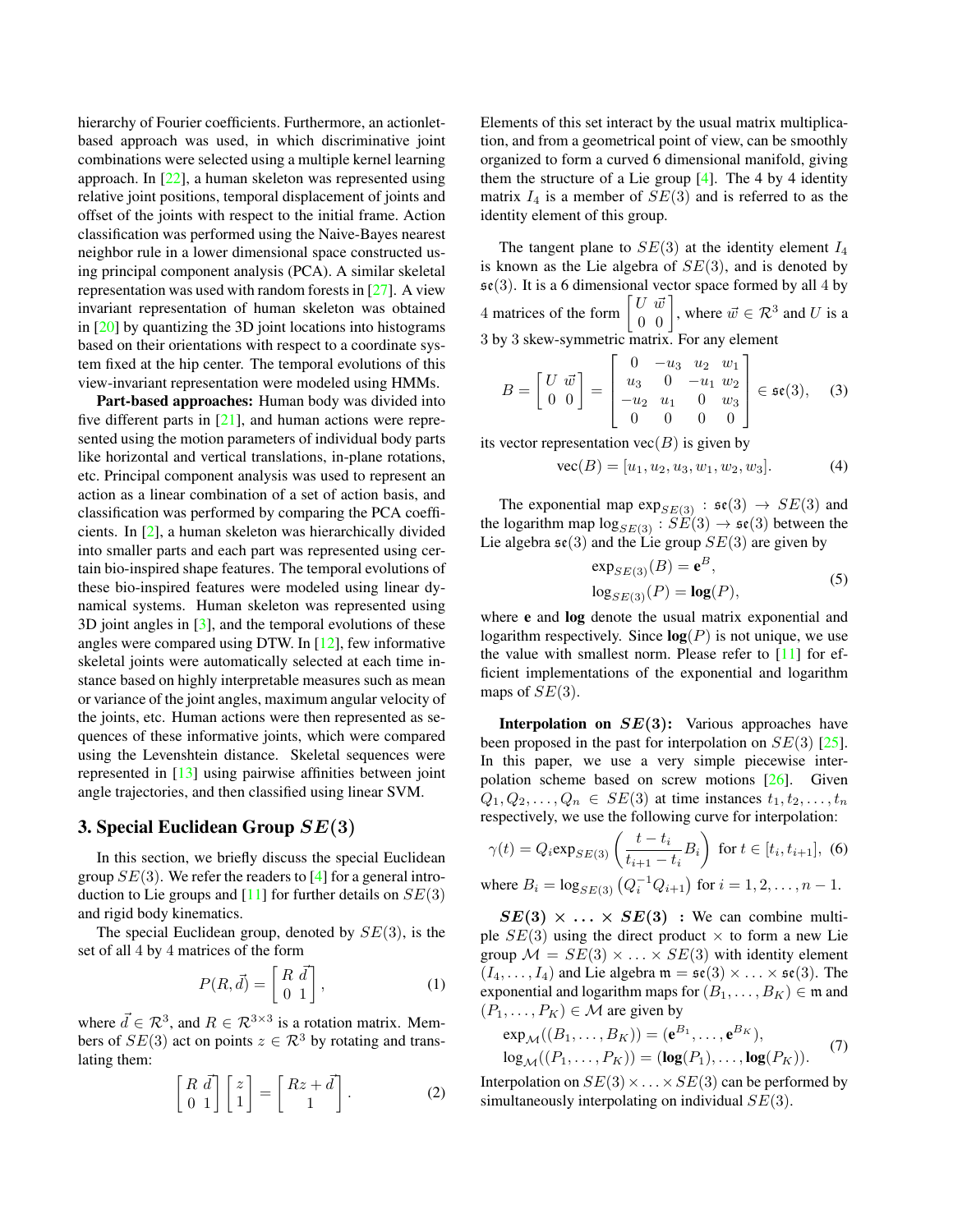<span id="page-3-2"></span>

Figure 2: (a) An example skeleton consisting of 20 joints and 19 body parts, (b) Representation of a body part  $e_m$  in the global coordinate system.

<span id="page-3-0"></span>

Figure 3: (a) Representation of body part  $e<sub>m</sub>$  in the local coordinate system of  $e_n$ , (b) Representation of body part  $e_n$  in the local coordinate system of  $e_m$ .

## <span id="page-3-1"></span>4. Proposed Skeletal Representation

Let  $S = (V, E)$  be a skeleton, where  $V = \{v_1, \ldots, v_N\}$ denotes the set of joints and  $E = \{e_1, \ldots, e_M\}$  denotes the set of oriented rigid body parts. Figure [2](#page-3-2) shows an example skeleton with 20 joints and 19 body parts. Let  $e_{n1} \in \mathcal{R}^3$ ,  $e_{n2} \in \mathcal{R}^3$  respectively denote the starting and end points of body part  $e_n$ . Let  $l_n$  denote the length of  $e_n$ .

Given a pair of body parts  $e_m$  and  $e_n$ , to describe their relative geometry, we represent each of them in a local coordinate system attached to the other. Figure [3](#page-3-0) explains this pictorially. The local coordinate system of body part  $e_n$  is obtained by rotating (with minimum rotation) and translating the global coordinate system such that  $e_{n1}$  becomes the origin and  $e_n$  coincides with the x-axis (refer to figure [3\(](#page-3-0)a)). Let  $e_{m1}^n(t), e_{m2}^n(t) \in \mathcal{R}^3$  respectively denote the starting and end points of  $e<sub>m</sub>$  represented in the local coordinate system attached to  $e_n$  at time instance t. Then

$$
\begin{bmatrix} e_{m1}^n(t) & e_{m2}^n(t) \\ 1 & 1 \end{bmatrix} = \begin{bmatrix} R_{m,n}(t) & \vec{d}_{m,n}(t) \\ 0 & 1 \end{bmatrix} \begin{bmatrix} 0 & l_m \\ 0 & 0 \\ 0 & 0 \\ 1 & 1 \end{bmatrix}, \quad (8)
$$

where  $R_{m,n}(t)$  and  $d_{m,n}(t)$  are the rotation and translation (measured in the local coordinate system attached to  $e_n$ ) required to take  $e_n$  to the position and orientation of  $e_m$ .

Similarly, we can represent  $e_n$  in the local coordinate system attached to  $e_m$  (refer to figure [3\(](#page-3-0)b)). Let  $e_{n1}^m(t), e_{n2}^m(t) \in \mathcal{R}^3$  respectively denote the starting and end points of  $e_n$  represented in the local coordinate system attached to  $e_m$  at time instance t. Then

$$
\begin{bmatrix} e_{n1}^m(t) & e_{n2}^m(t) \\ 1 & 1 \end{bmatrix} = \begin{bmatrix} R_{n,m}(t) & \vec{d}_{n,m}(t) \\ 0 & 1 \end{bmatrix} \begin{bmatrix} 0 & l_n \\ 0 & 0 \\ 0 & 0 \\ 1 & 1 \end{bmatrix}, \quad (9)
$$

where  $R_{n,m}(t)$  and  $\vec{d}_{n,m}(t)$  are the rotation and translation (measured in the local coordinate system attached to  $e_m$ ) required to take  $e_m$  to the position and orientation of  $e_n$ .

Since the lengths of body parts do not vary with time, the relative geometry between  $e_m$  and  $e_n$  at time instance t can be described using

$$
P_{m,n}(t) = \begin{bmatrix} R_{m,n}(t) & \vec{d}_{m,n}(t) \\ 0 & 1 \end{bmatrix} \in SE(3),
$$
\n
$$
P_{n,m}(t) = \begin{bmatrix} R_{n,m}(t) & \vec{d}_{n,m}(t) \\ 0 & 1 \end{bmatrix} \in SE(3).
$$
\n(10)

At first glance it might appear that using only  $P_{m,n}(t)$ or  $P_{n,m}(t)$  would suffice. Consider the case in which  $e_n$ is rotating about an axis along  $e_m$ . Though there is relative motion between the two, the matrix  $P_{m,n}(t)$  will not change. Similarly, if  $e_m$  is rotating about an axis along  $e_n$ , then the matrix  $P_{n,m}(t)$  will not change. So, if we represent the relative geometry using only  $P_{m,n}(t)$  or  $P_{n,m}(t)$ , the representation will not change under certain kinds of relative motions, which is undesirable. Hence, we use both  $P_{m,n}(t)$  and  $P_{n,m}(t)$  to represent the relative geometry between  $e_m$  and  $e_n$ . Note that both  $P_{m,n}(t)$  and  $P_{n,m}(t)$  do not change only when both  $e_m$  and  $e_n$  undergo same rotation and translation, i.e., only when there is no relative motion between them.

Using the relative geometry between all pairs of body parts, we represent a skeleton  $S$  at time instance  $t$  using  $C(t) = (P_{1,2}(t), P_{2,1}(t), \ldots, P_{M-1,M}(t), P_{M,M-1}(t)) \in$  $SE(3) \times \ldots \times SE(3)$ , where M is the number of body parts. Using the proposed skeletal representation, a skeletal sequence describing an action can be represented (figure [1\)](#page-0-0) as a curve  $\{C(t), t \in [0,T]\}\$ in  $SE(3) \times \ldots \times SE(3)$ . Classification of action curves in the curved space  $SE(3) \times$  $\ldots \times SE(3)$  is not a trivial task. Moreover, standard classification approaches like SVM and temporal modeling approaches like Fourier analysis are not directly applicable to this space. To overcome these difficulties, we map the action curves from  $SE(3) \times \ldots \times E(3)$  to its Lie algebra  $\mathfrak{se}(3) \times \ldots \times \mathfrak{se}(3)$ , which is the tangent space at the identity element. The Lie algebra curve (in vector representation) corresponding to  $C(t)$  is given by

$$
\mathfrak{C}(t) = [\text{vec}(\log(P_{1,2}(t))), \text{vec}(\log(P_{2,1}(t))), \dots, \text{vec}(\log(P_{M-1,M}(t))), \text{vec}(\log(P_{M,M-1}(t)))].
$$
\n(11)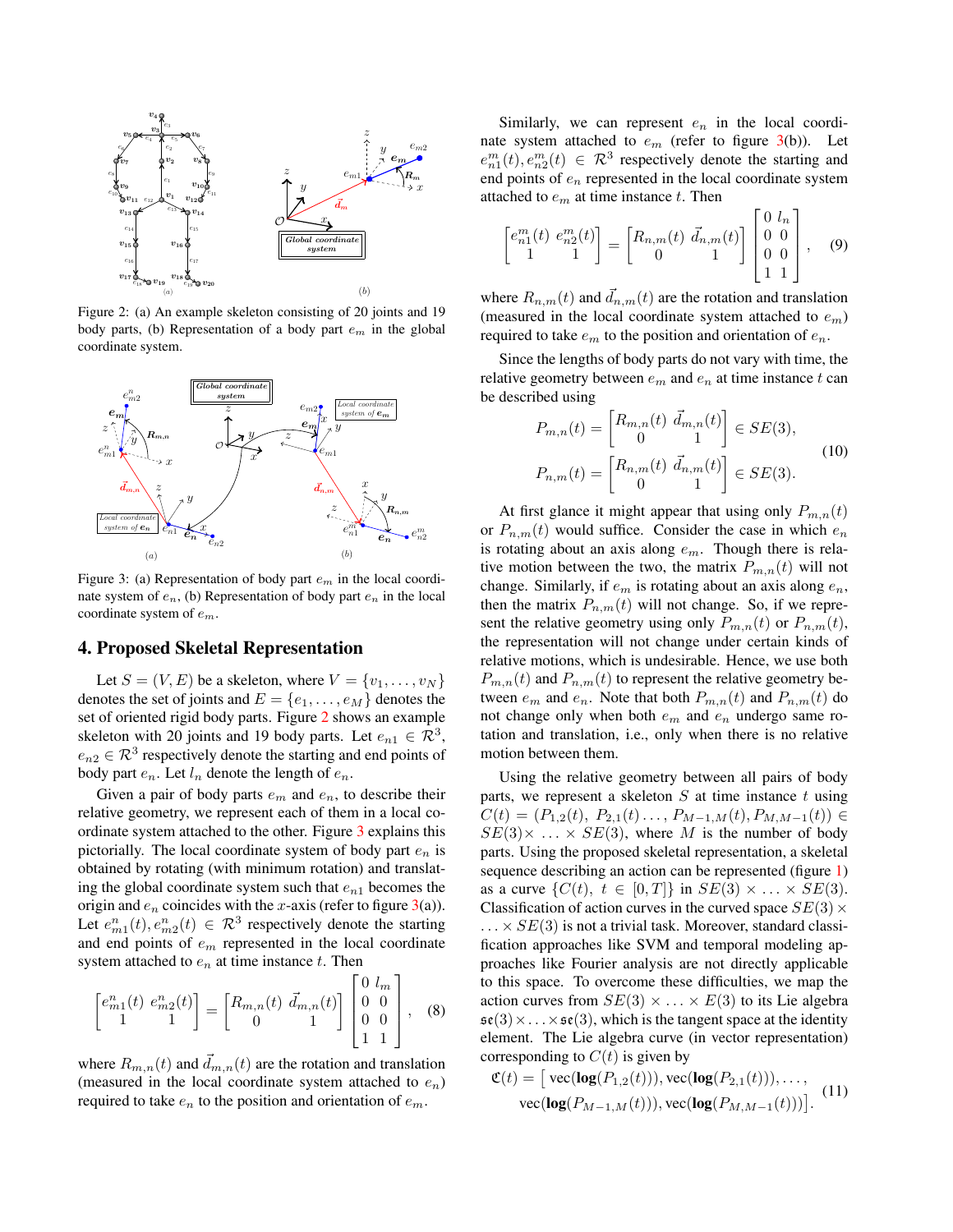<span id="page-4-3"></span>At any time instance t,  $\mathfrak{C}(t)$  is a vector of dimension  $6M(M-1)$ . Hence, we represent actions as temporal evolutions of  $6M(M-1)$ -dimensional vector.

Note that, we are using only the relative measurements  $P_{m,n}(t)$  in our skeletal representation. We also performed experiments by adding the absolute 3D locations of body parts to the skeletal representation. The 3D location of a rigid body part  $e_m$  can be described using its rotation  $R_m$ with respect to global x-axis and the translation  $d_m$  of its starting point  $e_{m1}$  from the origin (refer to figure [2\(](#page-3-2)b)). But, using the absolute locations of body parts did not give any improvement, suggesting that the information about absolute locations is redundant for the actions used in our experiments. Hence, we just use the relative measurements in this paper.

## <span id="page-4-0"></span>5. Temporal Modeling and Classification

Classification of curves in the Lie algebra into different action categories is not straightforward due to various issues like rate variations, temporal misalignment, noise, etc. Fol-lowing [\[17\]](#page-7-25), we use DTW [\[10\]](#page-7-14) to handle rate variations. During training, for each action category, we compute a nominal curve using the algorithm described in Table [1,](#page-4-2) and warp all the training curves to this nominal curve using DTW. We use the squared Euclidean distance in the Lie algebra for DTW. Note that to compute a nominal curve all the curves should have equal number of samples. For this, we use the interpolation algorithm presented in section [3](#page-2-0) and re-sample the curves in  $SE(3) \times \ldots \times SE(3)$  before mapping them to Lie algebra. To handle the temporal misalignment and noise issues, we represent the warped curves using the recently proposed Fourier temporal pyramid representation [\[19\]](#page-7-8) removing the high frequency coefficients. We apply FTP for each dimension separately and concatenate all the Fourier coefficients to obtain the final feature vector. Action recognition is performed by classifying the final feature vectors using one-vs-all linear SVM. Figure [4](#page-5-0) gives an overview of the entire approach.

#### <span id="page-4-1"></span>6. Experimental Evaluation

In this section, we evaluate the proposed skeletal representation using three different datasets: MSR-Action3D [\[7\]](#page-7-15), UTKinect-Action [\[20\]](#page-7-7) and Florence3D-Action [\[14\]](#page-7-16). The code used for our experiments can be downloaded from <http://ravitejav.weebly.com/kbac.html>.

MSR-Action3D dataset [\[7\]](#page-7-15): This dataset was captured using a depth sensor similar to Kinect. It consists of 20 actions performed by 10 different subjects. Each subject performed every action two or three times. Altogether, there are 557 action sequences. The 3D locations of 20 joints are provided with the dataset. This is a challenging dataset because many of the actions are highly similar to each other.

Table 1: Algorithm for computing a nominal curve

<span id="page-4-2"></span>

| <b>Input:</b> Curves $\mathfrak{C}_1(t), \ldots, \mathfrak{C}_J(t)$ at $t = 0, 1, \ldots, T$ .<br>Maximum number of iterations $max$ and threshold $\delta$ .                                                                                                              |
|----------------------------------------------------------------------------------------------------------------------------------------------------------------------------------------------------------------------------------------------------------------------------|
| <b>Output:</b> Nominal curve $\mathfrak{C}(t)$ at $t = 0, 1, \ldots, T$ .                                                                                                                                                                                                  |
| <b>Initialization:</b> $\mathfrak{C}(t) = \mathfrak{C}_1(t)$ , iter = 0.<br>while iter $< max$<br>Warp each curve $\mathfrak{C}_j(t)$ to the nominal curve $\mathfrak{C}(t)$ using<br>DTW with squared Euclidean distance to get a warped<br>curve $\mathfrak{C}_i^w(t)$ . |
| Compute a new nominal $\mathfrak{C}'(t)$ using                                                                                                                                                                                                                             |
| $\mathfrak{C}'(t) = \frac{1}{I} \sum_{i=1}^{J} \mathfrak{C}_i^w(t).$                                                                                                                                                                                                       |
| if $\sum_{t=0}^{T}   \mathfrak{C}'(t)-\mathfrak{C}(t)  _2^2 \leq \delta$ ( $  \cdot  _2$ denotes $\ell_2$ norm)<br>break                                                                                                                                                   |
| end                                                                                                                                                                                                                                                                        |
| $\mathfrak{C}(t) = \mathfrak{C}'(t)$ ; iter = iter + 1;                                                                                                                                                                                                                    |
| end                                                                                                                                                                                                                                                                        |

**UTKinect-Action dataset**  $[20]$ **:** This dataset was captured using a stationary Kinect sensor. It consists of 10 actions performed by 10 different subjects. Each subject performed every action twice. Altogether, there are 199 action sequences. The 3D locations of 20 joints are provided with the dataset. This is a challenging dataset due to variations in the view point and high intra-class variations.

Florence3D-Action dataset  $[14]$  This dataset was captured using a stationary Kinect sensor. It consists of 9 actions performed by 10 different subjects. Each subject performed every action two or three times. Altogether, there are 215 action sequences. The 3D locations of 15 joints are provided with the dataset. This is a challenging dataset due to high intra-class variations (same action is performed using left hand in some sequences and right hand in some other) and the presence of actions like *drink from a bottle* and *answer phone* which are quite similar to each other.

Basic pre-processing: In the case of MSR-Action3D and UTKinect-Action datasets, each skeleton has 19 parts and 20 joints, whereas in the case of Florence3D-Action dataset, each skeleton has 14 parts and 15 joints. To make the skeletal data invariant to absolute location of the human in the scene, all 3D joint coordinates were transformed from the world coordinate system to a person-centric coordinate system by placing the hip center at the origin. For each dataset, we took one of the skeletons as reference, and normalized all the other skeletons (without changing their joint angles) such that their body part lengths are equal to the corresponding lengths of the reference skeleton. This normalization makes the skeletons scale-invariant. We also rotated the skeletons such that the ground plane projection of the vector from left hip to right hip is parallel to the global  $x$ -axis. This rotation makes the skeletons view-invariant.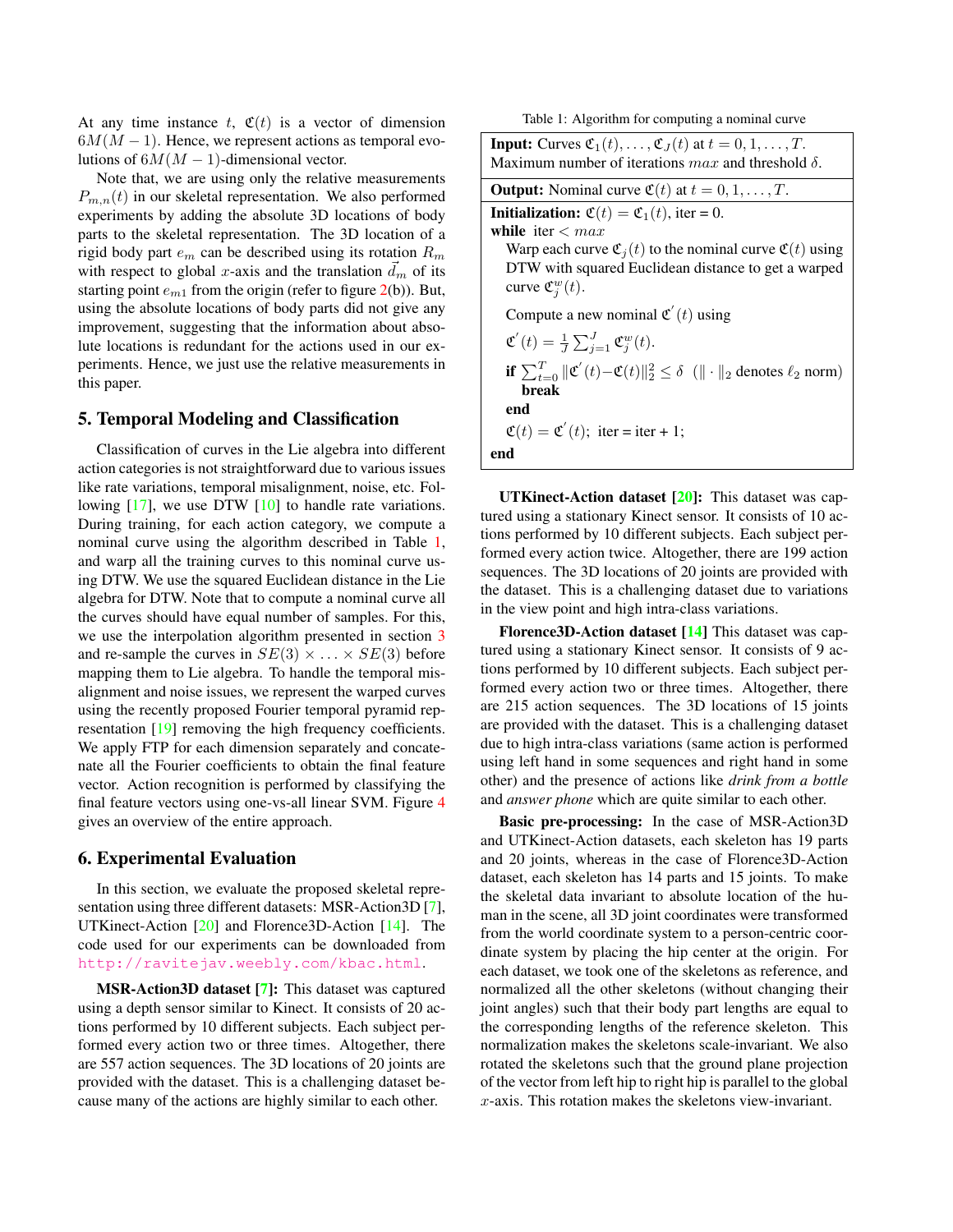<span id="page-5-1"></span><span id="page-5-0"></span>

Figure 4: The top row shows all the steps involved in training and the bottom row shows all the steps involved in testing.

#### 6.1. Alternative Skeletal Representations

To show the effectiveness of the proposed skeletal representation, we compare it with the following four alternative skeletal representations:

Joint positions (JP): Concatenation of 3D coordinates of all the joints  $v_1, \ldots, v_N$ .

Pairwise relative positions of the joints (RJP): Concatenation of all the vectors  $\overrightarrow{v_i v_j}$ ,  $1 \le i < j \le N$ .

Joint angles (JA): Concatenation of the quaternions corresponding to all joint angles. We also tried Euler angles and Euler axis-angle representations for the joint angles, but quaternions gave the best results.

Individual body part locations (BPL): Each individual body part is represented as a point in  $SE(3)$  using its rotation and translation relative to the global  $x$ -axis. Mapping the points from  $SE(3)$  to  $\mathfrak{se}(3)$ , we get a 6M-dimensional vector representation, where  $M$  is the number of body parts.

For fair comparison, we used the temporal modeling and classification approach described in section [5](#page-4-0) with all the representations.

## 6.2. Evaluation Settings and Parameters

For MSR-Action3D dataset, we followed the crosssubject test setting of [\[7\]](#page-7-15), in which half of the subjects were used for training and the other half were used for testing. Following [\[7\]](#page-7-15), we divided the dataset into subsets  $AS_1$ ,  $AS_2$ and  $AS_3$ , each consisting of 8 actions, and performed recognition on each subset separately. The subsets  $AS_1$  and  $AS_2$ were intended to group actions with similar movements, while the subset  $AS_3$  was intended to group complex actions together.

For UTKinect-Action and Florence3D-Action datasets, we followed the cross-subject test setting of [\[27\]](#page-7-19), in which half of the subjects were used for training and the remaining half were used for testing.

In all the experiments, we used a three-level Fourier temporal pyramid with 1/4 length of each segment as lowfrequency coefficients. The value of SVM parameter  $C$  was set to 1 in all the experiments. As explained in section [5,](#page-4-0) for each dataset, all the curves in  $SE(3) \times ... \times SE(3)$  were re-sampled to have same length. The reference length was chosen to be the maximum number of samples in any curve in the dataset before re-sampling. All the results reported in this paper were averaged over ten different combinations of training and test data.

#### 6.3. Results

#### Comparison with other skeletal representations:

Table [2](#page-6-1) reports the recognition rates for various skeletal representations on MSR-Action3D dataset. The recognition rates in the last row are the average of the recognition rates for the three subsets  $AS_1$ ,  $AS_2$  and  $AS_3$ . We can clearly see that the proposed representation performs better than various other commonly-used representations on all the subsets. The average accuracy of the proposed representation is 10.6% better than the average accuracy of joint angles, 8.9% better than the average accuracy of individual body part locations, 5.2% better than the average accuracy of joint positions, and 4.2% better that the average accuracy of relative joint positions. Better performance on subsets  $AS_1$  and  $AS<sub>2</sub>$  indicates that the proposed representation is better than others in differentiating similar actions. Better performance on subset  $AS<sub>3</sub>$  indicates that the proposed representation is better than others in modeling complex actions.

Table [3](#page-6-2) reports the recognition rates for various skeletal representations on UTKinect-Action and Florence3D-Action datasets. In the case of UTKinect-Action dataset, the average accuracy of the proposed representation is 3% better than the average accuracy of joint angles, 2.5% better than the average accuracy of individual body part locations, 2.4% better than the average accuracy of joint positions, and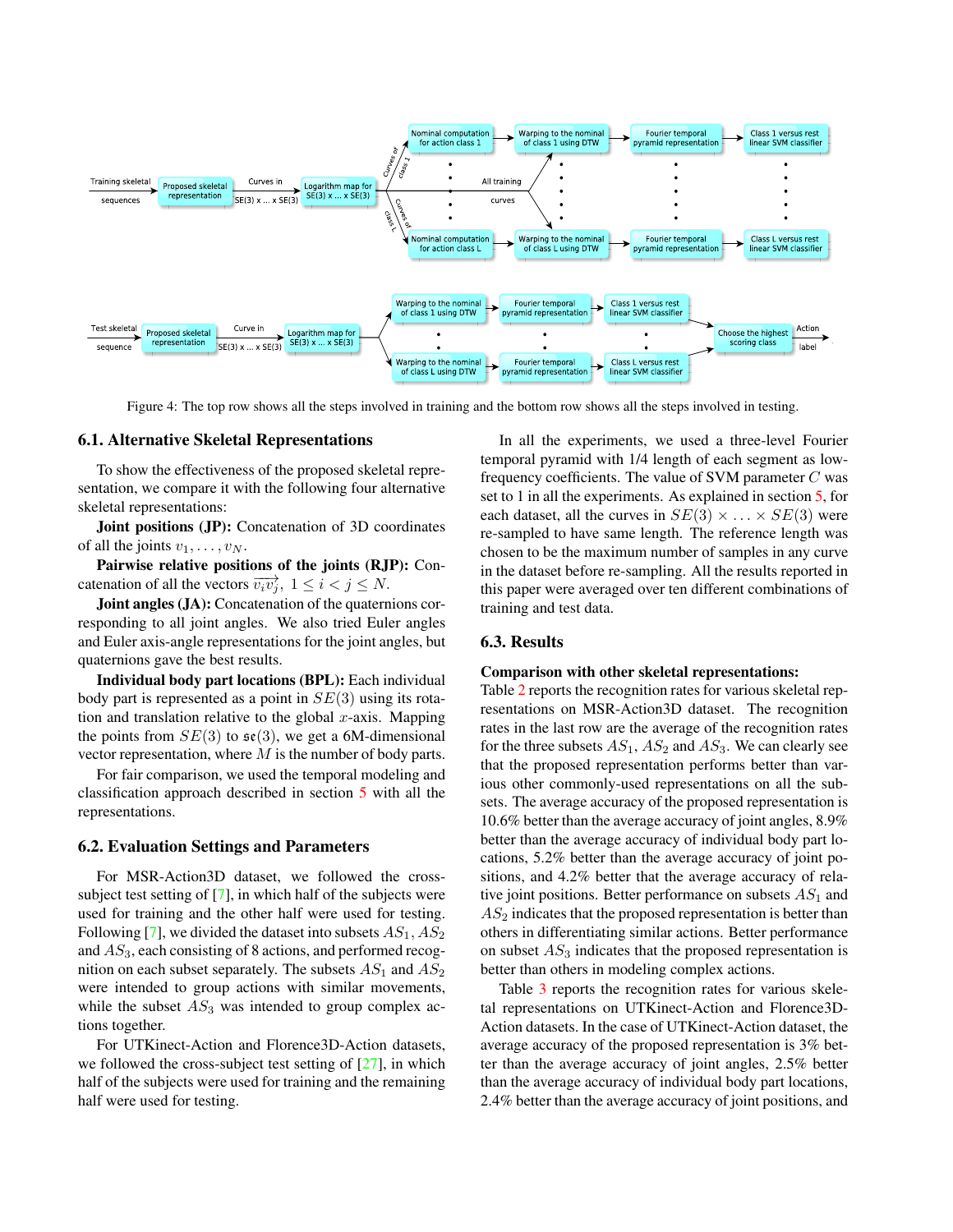| Dataset | JP.   | <b>RIP</b> | JA    | BPL   | Proposed |
|---------|-------|------------|-------|-------|----------|
| $AS_1$  | 91.65 | 92.15      | 85.80 | 83.87 | 95.29    |
| $AS_2$  | 75.36 | 79.24      | 65.47 | 75.23 | 83.87    |
| $AS_3$  | 94.64 | 93.31      | 94.22 | 91.54 | 98.22    |
| Average | 87.22 | 88.23      | 81.83 | 83.54 | 92.46    |

<span id="page-6-4"></span><span id="page-6-1"></span>Table 2: Recognition rates for various skeletal representations on MSR-Action3D dataset using the protocol of [\[7\]](#page-7-15)

<span id="page-6-2"></span>Table 3: Recognition rates for various skeletal representations on UTKinect-Action and Florence3D-Action datasets

| Dataset         | JP    | RJP   | JA    | BPI.  | Proposed |
|-----------------|-------|-------|-------|-------|----------|
| <b>UTKinect</b> | 94.68 | 95.58 | 94.07 | 94.57 | 97.08    |
| Florence3D      | 85.26 | 85.20 | 81.36 | 80.80 | 90.88    |

1.5% better that the average accuracy of relative joint positions. In the case of Florence3D-Action dataset, the average accuracy of the proposed representation is 9.5% better than the average accuracy of joint angles, 10.1% better than the average accuracy of individual body part locations, 5.6% better than the average accuracy of joint positions, and 5.7% better that the average accuracy of relative joint positions. These results clearly demonstrate the superiority of the proposed representation over various existing skeletal representations.

Figure [5](#page-7-26) shows the confusion matrices for MSR-Action3D  $AS_1$ , MSR-Action3D  $AS_2$  and Florence3D Action datasets. We skip MSR-Action3D  $AS<sub>3</sub>$  and UTKinect-Action datasets as the corresponding recognition rates are very high. We can see that most of the confusions are between highly similar actions like *hammer and high throw* in the case of MSR-Action3D AS1, *draw X, draw tick, draw circle, hand catch and side boxing* in the case of MSR-Action<sub>3</sub>D  $AS_2$ , and *drink*, answer phone and read watch in the case of Florence3D-Action dataset.

#### Comparison with state-of-the-art results:

Table [4](#page-6-3) compares the proposed approach with various state-of-the-art skeleton-based human action recognition approaches. We can see that the proposed approach gives the best results on all datasets. Specifically, it outperforms the state-of-the-art by 6.1% on UTKinect-Action dataset and by 8.8% on Florence3D-Action dataset.

Note that we have reported two different recognition rates for the proposed approach on MSR-Action3D dataset. The recognition rate of 92.46% corresponds to the experimental setting of [\[7\]](#page-7-15) and the recognition rate of 89.48% corresponds to the experimental setting of  $[19]$ . In  $[19]$ , instead of dividing the dataset into three subsets, the actionletbased approach was applied to the entire dataset consisting of 20 actions. This experimental setting is more difficult compared to that of [\[7\]](#page-7-15).

Some recent approaches like [\[13,](#page-7-12) [27\]](#page-7-19) have reported recognition rates around 94.5% for MSR-Action3D dataset by combining skeletal features with additional depth-based features. Since this paper's focus is not on combining multi-

<span id="page-6-3"></span>Table 4: Comparison with the state-of-the-art results

| MSR-Action3D dataset (protocol of [7])  |       |  |  |  |
|-----------------------------------------|-------|--|--|--|
| Histograms of 3D joints $[20]$          | 78.97 |  |  |  |
| EigenJoints [22]                        | 82.30 |  |  |  |
| Joint angle similarities [13]           | 83.53 |  |  |  |
| Spatial and temporal part-sets[18]      | 90.22 |  |  |  |
| Covariance descriptors [5]              | 90.53 |  |  |  |
| Random forests [27]                     | 90.90 |  |  |  |
| Proposed approach                       | 92.46 |  |  |  |
| MSR-Action3D dataset (protocol of [19]) |       |  |  |  |
| Actionlets [19]                         | 88.20 |  |  |  |
| Proposed approach                       | 89.48 |  |  |  |
| <b>UTKinect-Action dataset</b>          |       |  |  |  |
| Histograms of 3D joints $[20]$          | 90.92 |  |  |  |
| Random forests [27]                     | 87.90 |  |  |  |
| Proposed approach                       | 97.08 |  |  |  |
| <b>Florence3D-Action dataset</b>        |       |  |  |  |
| Multi-Part Bag-of-Poses [14]            | 82.00 |  |  |  |
| Proposed approach                       | 90.88 |  |  |  |

ple features, we only use the skeleton-based results reported in [\[13,](#page-7-12) [27\]](#page-7-19) for comparison.

It is interesting to note that even joint positions and relative joint positions (when used with the temporal modeling and classification approach presented in section [5\)](#page-4-0) produce results better than the state-of-the-art reported on UTKinect-Action and Florence3D-Action datasets. This suggests that the combination of DTW, FTP and linear SVM is well-suited for skeleton-based action classification.

### <span id="page-6-0"></span>7. Conclusion and Future Work

In this paper, we represented a human skeleton as a point in the Lie group  $SE(3) \times \ldots \times SE(3)$ , by explicitly modeling the 3D geometric relationships between various body parts using rotations and translations. Using the proposed skeletal representation, we modeled human actions as curves in this Lie group. Since  $SE(3) \times ... \times SE(3)$  is a curved manifold, we mapped all the curves to its Lie algebra, which is a vector space, and performed temporal modeling and classification in the Lie algebra. We experimentally showed that the proposed representation performs better than many existing skeletal representations on three different action datasets. We also showed that the proposed approach outperforms various state-of-the-art skeleton-based human action recognition approaches.

In our work, we used the relative geometry between all pairs of body parts. But, each action is usually characterized by the interactions of a specific set of body parts. Hence, we are planning to explore various strategies to automatically identify the set of body parts that differentiates a given action from the rest. In this paper, we focused only on actions performed by a single person. We are planning to extend this representation to model multi-person interactions.